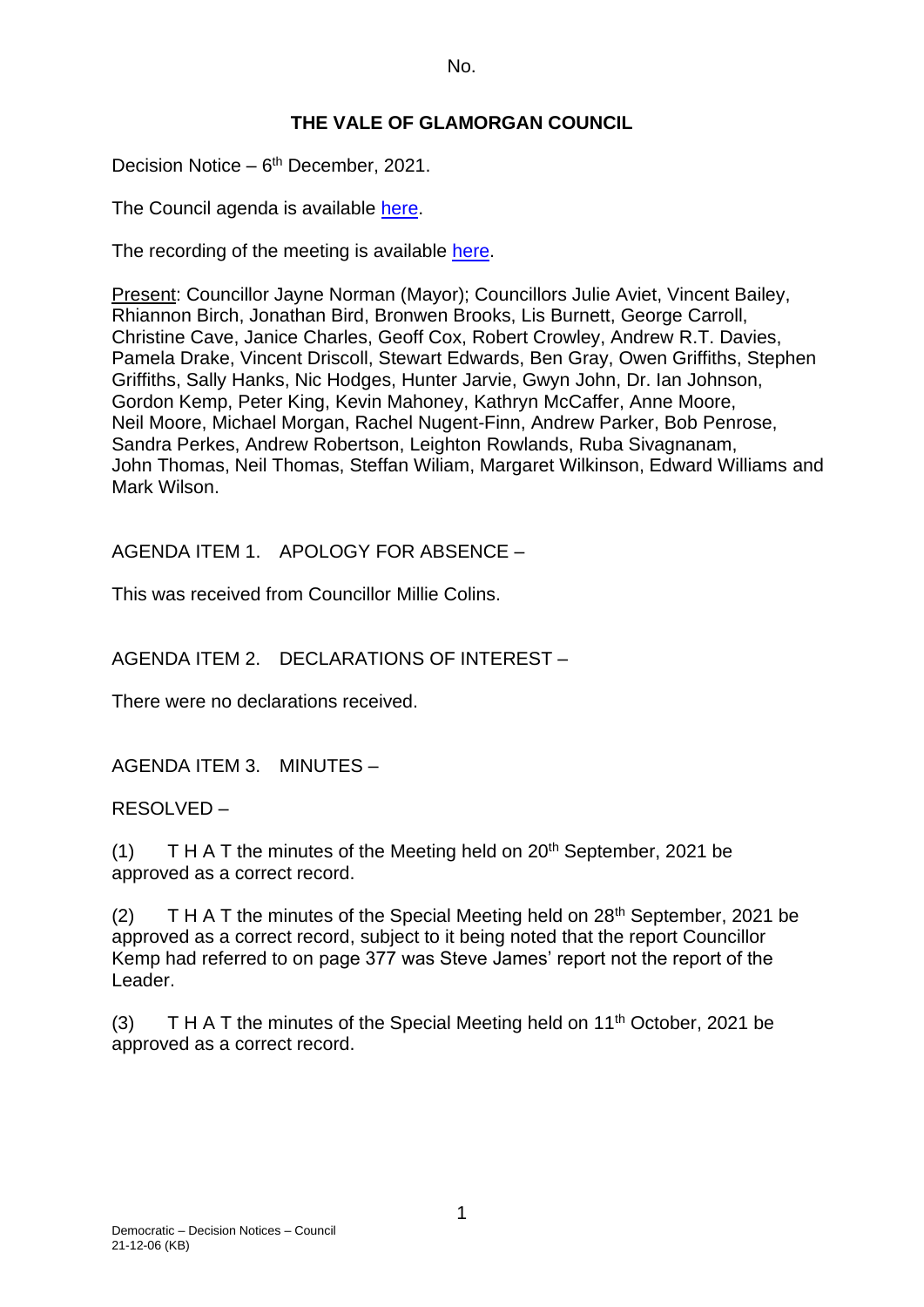AGENDA ITEM 5. UPDATE ON THE PROPOSED SENIOR LEADERSHIP TEAM (SLT) RESTRUCTURING (MD) –

# RESOLVED –

(1) T H A T the outcome of the recent consultation amongst Council staff on proposals for changes to the structure of the Council's Senior Executive Leadership Team be noted.

(2) T H A T the Council's Managing Director be designated as the Council's Returning Officer alongside the associated role of the Council's Electoral Registration Officer with effect from 7<sup>th</sup> December, 2021, with the duties to continue when the post title changes to the Chief Executive.

(3) T H A T the Council's Constitution be amended to reflect the re-designation of the roles as set out above.

# Reasons for decisions

(1) Following consideration of the report and discussions at the meeting.

(2) To comply with the statutory requirements of the Representation of the People Acts 1983, 1985 and 2000 (as amended).

(3) To ensure the Constitution reflects the change in statutory designation.

NB. All Senior officers involved with the consultation process left the meeting whilst this item was being considered save for the Principal Democratic and Scrutiny Services Officer and the Democratic and Scrutiny Services Officers and ICT Officer supporting the meeting.

A representative from Geldards Solicitors was, however, present at the meeting to advise as required.

AGENDA ITEM 6. COUNCILLOR SAFETY AND SUPPORT (REF) –

# RESOLVED –

(1) T H A T it be agreed where a Councillor is at personal risk or significant threat of harm in carrying out their role that consideration be given to funding appropriate security measures, particularly in instances where such measures have been advised by the Police or security services.

(2) T H A T delegated authority be granted to the Head of Democratic Services and the Head of Finance / Section 151 Officer to consider and determine any request as referred in resolution (1) above for such funding.

# Reason for decisions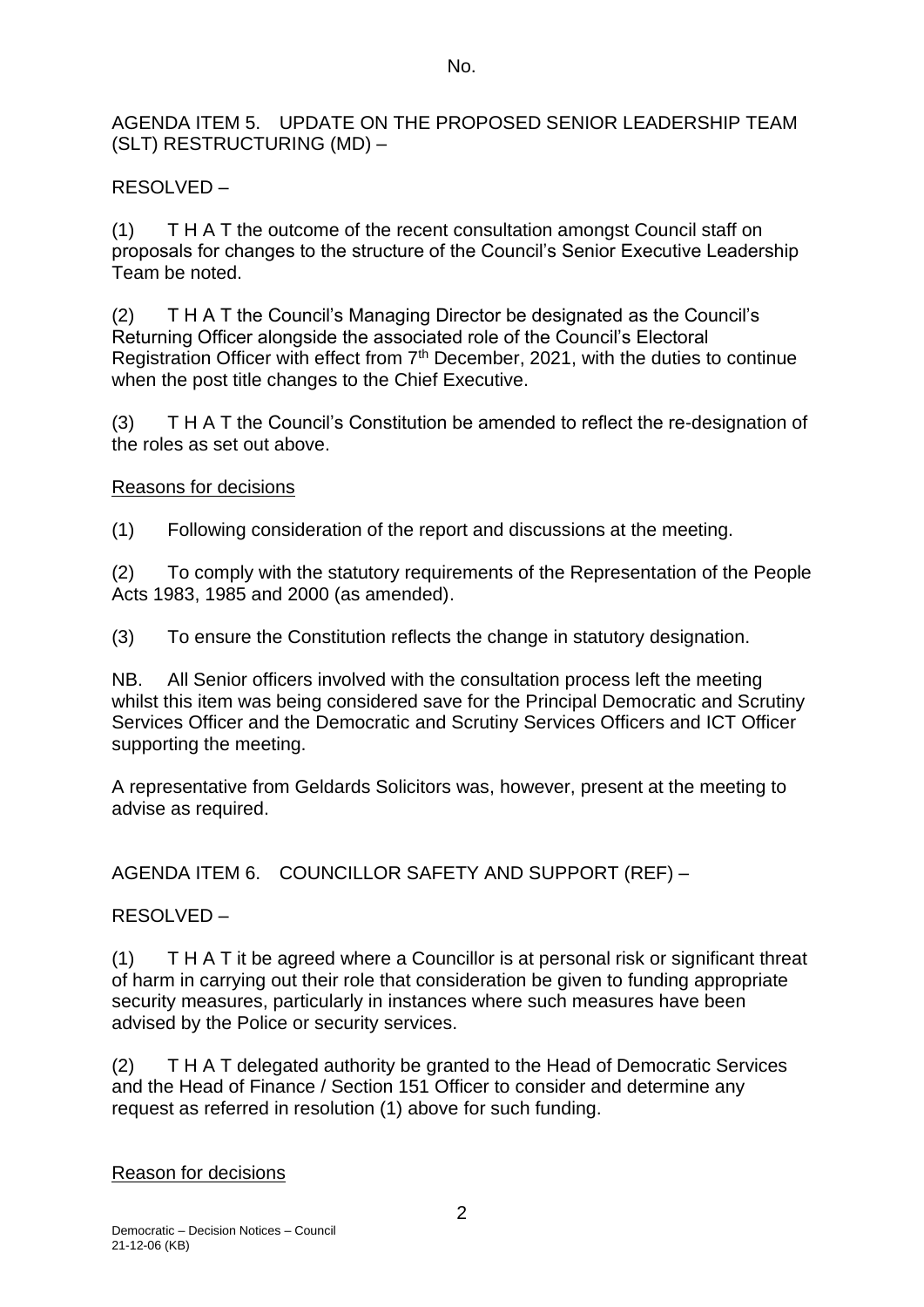(1&2) To support Councillors in carrying out their various elected roles.

AGENDA ITEM 7. DIVERSITY IN DEMOCRACY (REF) –

RESOLVED – T H A T the Diversity in Democracy Action Plan be endorsed and the Action Plan adopted.

#### Reason for decision

To formally adopt the proposed Action Plan and to support the work associated with Welsh Government's Diversity in Democracy Agenda.

AGENDA ITEM 8. USE OF THE MANAGING DIRECTOR'S EMERGENCY POWERS (MD) –

RESOLVED – T H A T the use of the Managing Director's Emergency Powers be noted.

Reason for decision

Having regard to the Council's Constitution.

AGENDA ITEM 9. SCRUTINY COMMITTEES' ANNUAL REPORT MAY 2019 – APRIL 2021 (MD) –

RESOLVED – T H A T the Scrutiny Committees' Annual Report for the period May 2019 to April 2021 be received.

Reason for decision

To receive the Scrutiny Committees' Annual Report as required under the Council's **Constitution** 

AGENDA ITEM 10(a) REVIEW OF STATEMENT OF PRINCIPLES GAMBLING ACT 2005 2022-2025 (REF) –

RESOLVED – T H A T the Vale of Glamorgan Statement of Principles for its gambling functions for the period 2022-2025 be approved and adopted.

#### Reason for decision

To ensure that the Council fulfils its statutory duty as a licensing authority.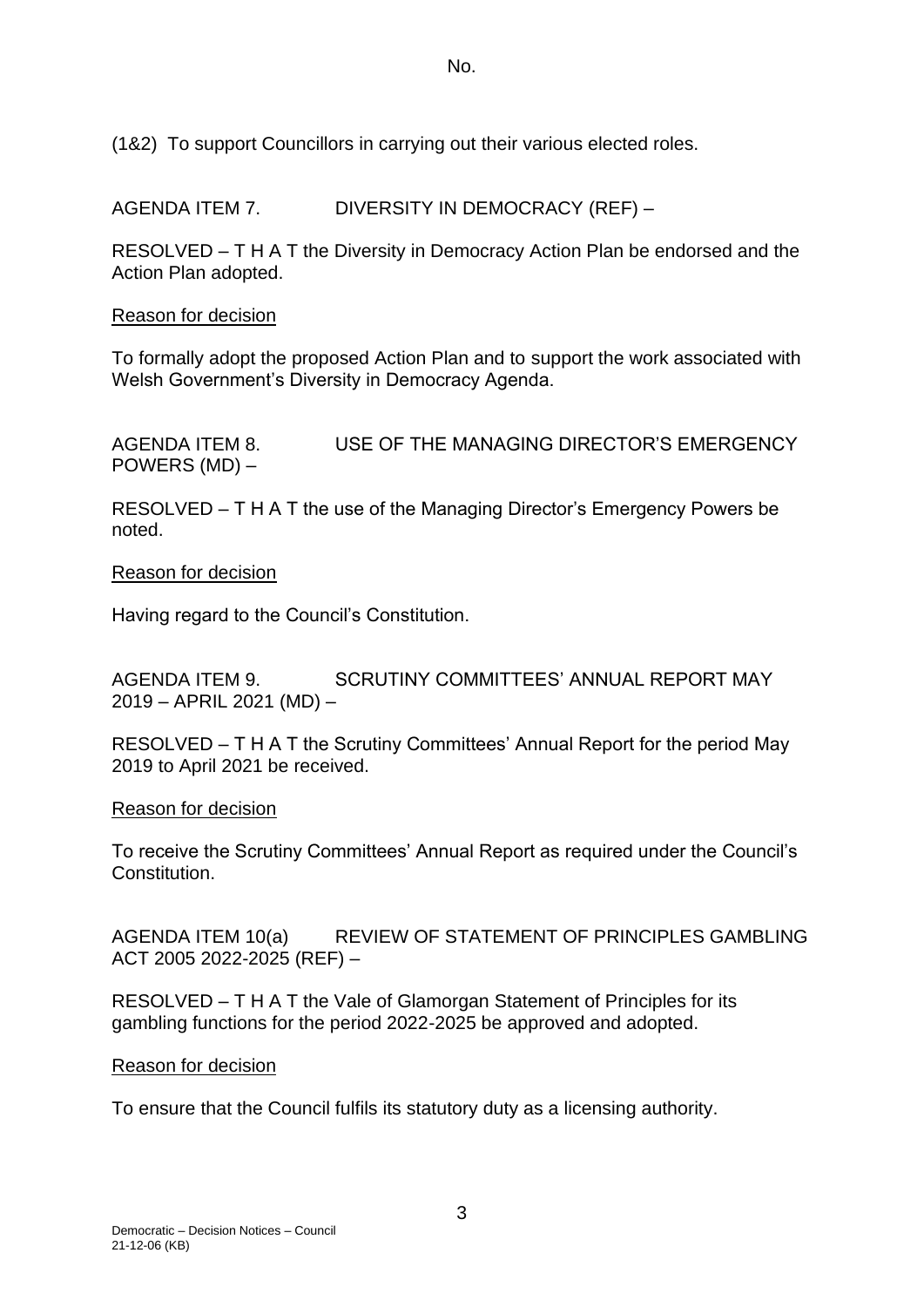AGENDA ITEM 10(b) BARRY BIOMASS INDEPENDENT REVIEW REPORT  $(REF)$  –

Following the debate and having regard to the fact Councillor Dr. Johnson withdrew his amendment to the Motion, a recorded vote then took place on the Leader's motion -

T H A T the Barry Biomass Independent Review Report be endorsed.

| <b>Members</b>           | For       | <b>Against</b> | <b>Abstain</b> |
|--------------------------|-----------|----------------|----------------|
| <b>Julie Aviet</b>       | $\sqrt{}$ |                |                |
| Rhiannon Birch           | $\sqrt{}$ |                |                |
| <b>Vincent Bailey</b>    |           | $\sqrt{}$      |                |
| Jonathan Bird            | $\sqrt{}$ |                |                |
| <b>Bronwen Brooks</b>    | $\sqrt{}$ |                |                |
| <b>Lis Burnett</b>       | $\sqrt{}$ |                |                |
| <b>Christine Cave</b>    |           | $\sqrt{ }$     |                |
| <b>George Carroll</b>    |           | $\sqrt{}$      |                |
| <b>Janice Charles</b>    |           | $\sqrt{}$      |                |
| <b>Geoff Cox</b>         | $\sqrt{}$ |                |                |
| <b>Robert Crowley</b>    |           | $\sqrt{}$      |                |
| <b>Andrew R T Davies</b> |           | V              |                |
| Pamela Drake             | $\sqrt{}$ |                |                |
| <b>Vince Driscoll</b>    |           | $\sqrt{}$      |                |
| <b>Stewart Edwards</b>   |           | V              |                |
| Ben Gray                 | $\sqrt{}$ |                |                |
| <b>Owen Griffiths</b>    | $\sqrt{}$ |                |                |
| <b>Stephen Griffiths</b> |           | $\sqrt{}$      |                |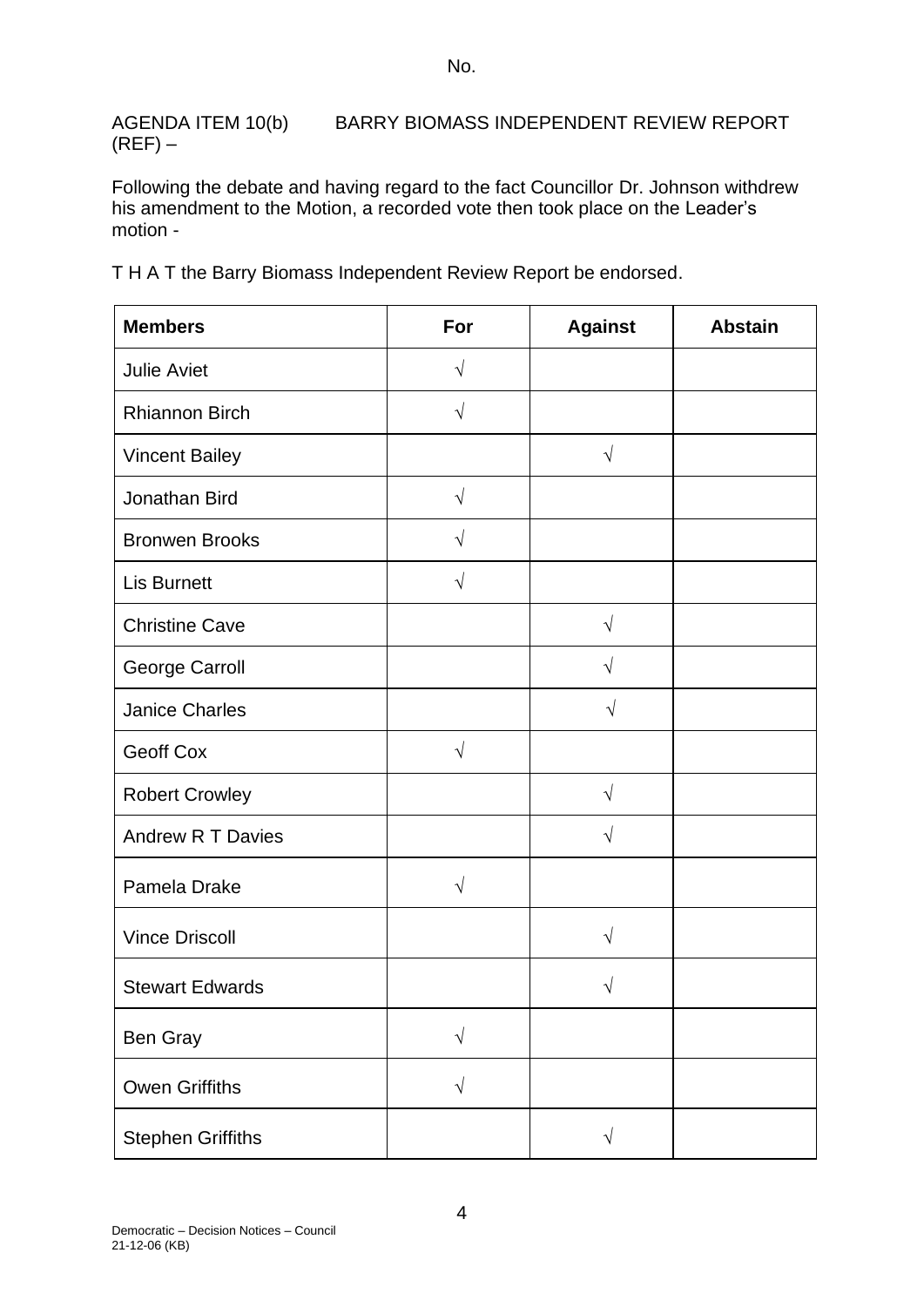| <b>Sally Hanks</b>      | V          |           |  |
|-------------------------|------------|-----------|--|
| Nic Hodges              |            | $\sqrt{}$ |  |
| <b>Hunter Jarvie</b>    | $\sqrt{}$  |           |  |
| Gwyn John               | V          |           |  |
| lan Johnson             |            | $\sqrt{}$ |  |
| Gordon Kemp             |            | $\sqrt{}$ |  |
| Peter King              | $\sqrt{ }$ |           |  |
| Kevin Mahoney           |            | $\sqrt{}$ |  |
| Kathryn McCaffer        | V          |           |  |
| Anne Moore              | V          |           |  |
| <b>Neil Moore</b>       | V          |           |  |
| Michael Morgan          | V          |           |  |
| Jayne Norman            | $\sqrt{}$  |           |  |
| Rachel Nugent-Finn      |            | V         |  |
| <b>Andrew Parker</b>    | V          |           |  |
| <b>Bob Penrose</b>      |            | $\sqrt{}$ |  |
| <b>Sandra Perkes</b>    | $\sqrt{}$  |           |  |
| <b>Andrew Robertson</b> |            | $\sqrt{}$ |  |
| Leighton Rowlands       |            | $\sqrt{}$ |  |
| Ruba Sivagnanam         | $\sqrt{}$  |           |  |
| John Thomas             | $\sqrt{}$  |           |  |
| Neil Thomas             | $\sqrt{}$  |           |  |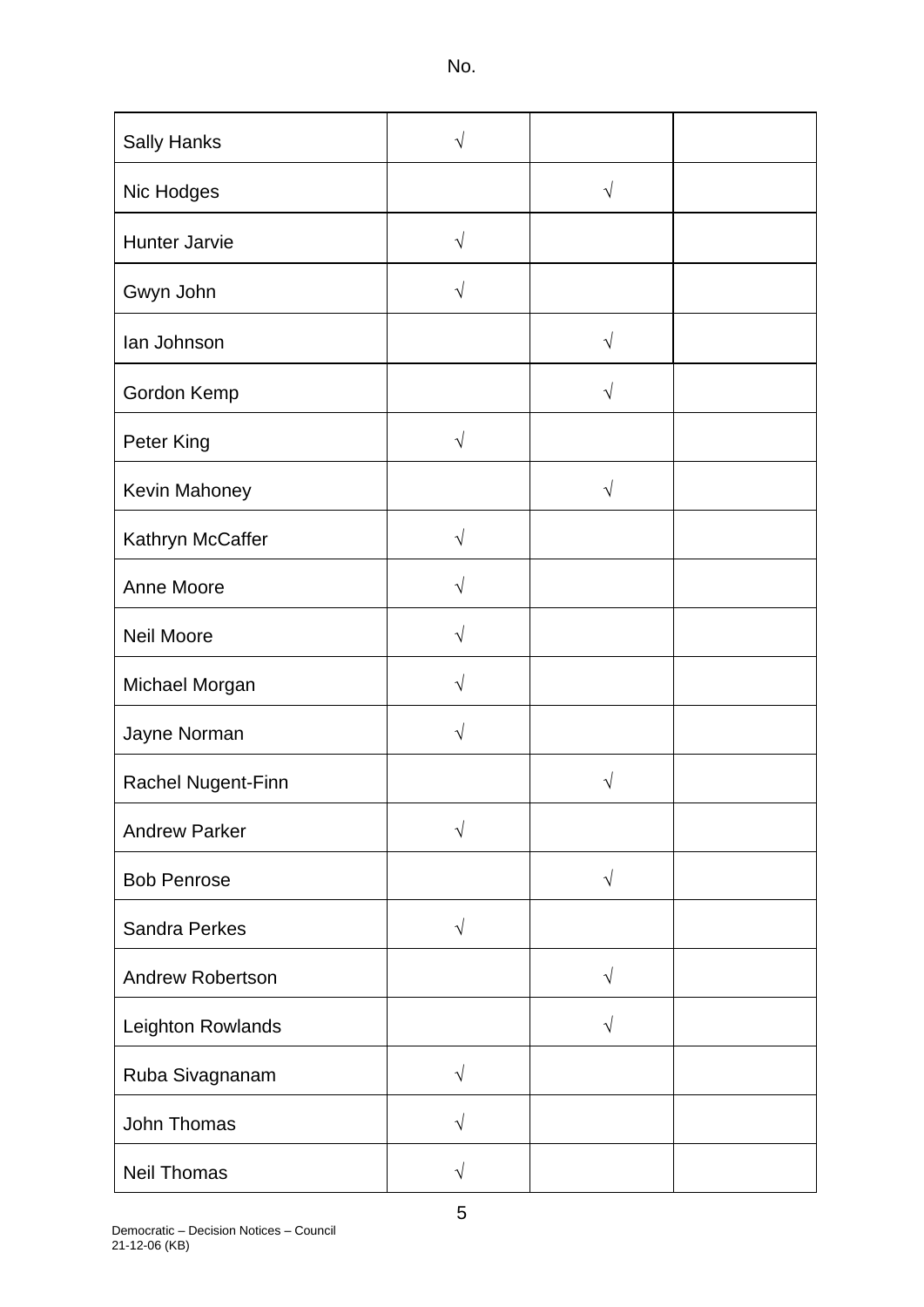| e e<br>×<br>۰.<br>۰. |
|----------------------|
|----------------------|

| <b>Steffan Wiliam</b>  |                   | ٦  |  |
|------------------------|-------------------|----|--|
| Margaret Wilkinson     | $\mathbf \Lambda$ |    |  |
| <b>Edward Williams</b> | $\triangle$       |    |  |
| <b>Mark Wilson</b>     | $\mathcal{L}$     |    |  |
| <b>TOTAL</b>           | 26                | 18 |  |

The Motion was carried.

RESOLVED – T H A T the Barry Biomass Independent Review Report be endorsed.

### Reason for decision

Having regard to the contents of the report and discussions at the meeting.

NB. The Barrister Annabel Graham Paul was also present to advise Council as required.

AGENDA ITEM 10(c) THE COUNTY BOROUGH OF THE VALE OF GLAMORGAN (ELECTORAL ARRANGEMENTS) ORDER 2021 (REF) –

RESOLVED – T H A T the proposals of the Cabinet, as set out in Cabinet Minute No. C729, 22nd November, 2021, be approved.

#### Reason for decision

Having regard to the contents of the report and discussions at the meeting.

AGENDA ITEM 10(d) POLLING PLACES AND POLLING STATIONS: MINI REVIEW (REF) –

RESOLVED – T H A T the proposals of the Cabinet, as set out in Cabinet Minute No. C730, 22nd November, 2021, be approved.

#### Reason for decision

Having regard to the Council's statutory functions under the Representation of the People Act 1983.

AGENDA ITEM 10(e) TREASURY MANAGEMENT MID-YEAR REPORT 2021/22 (REF) –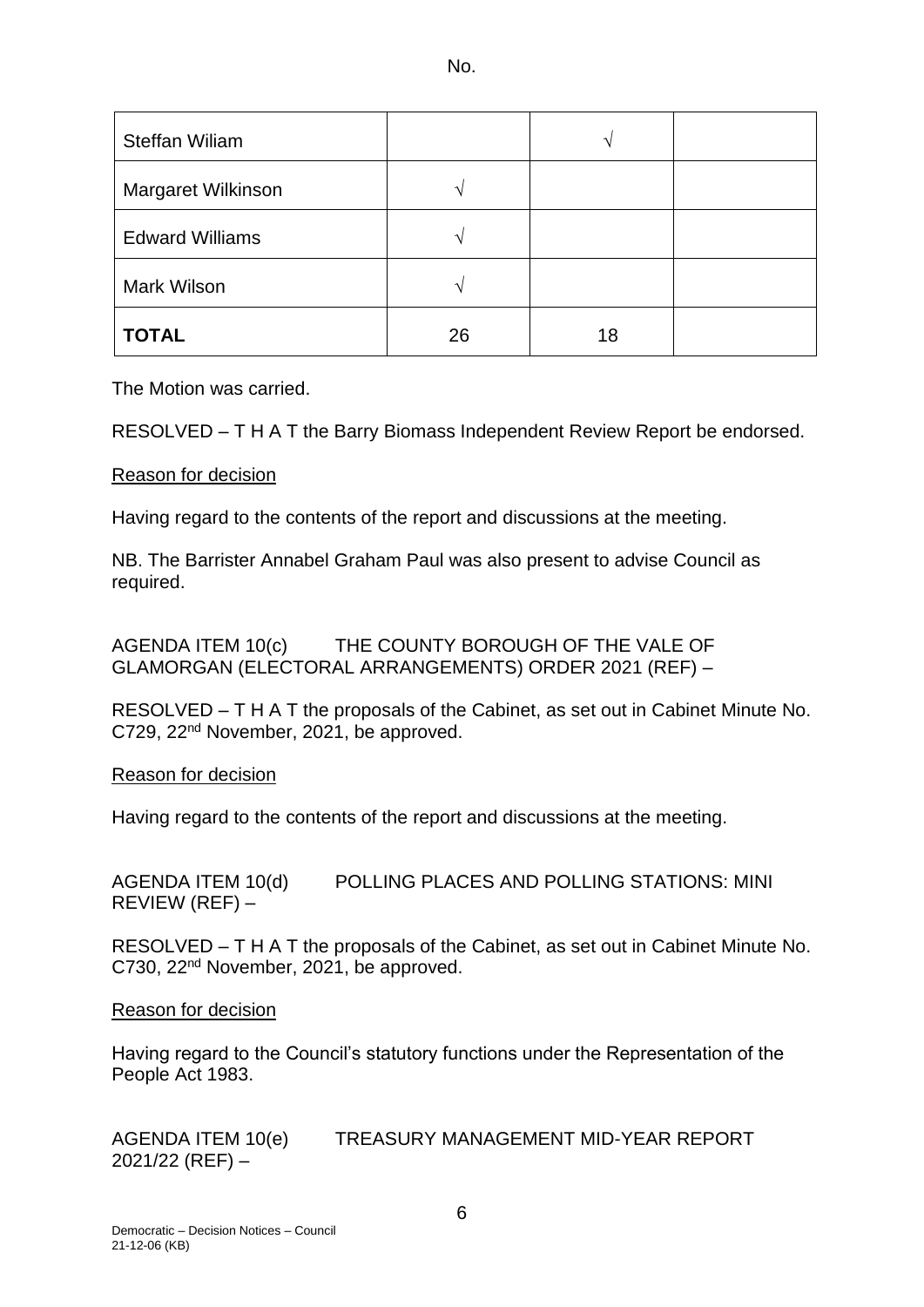RESOLVED – T H A T the proposals of the Cabinet, as set out in Cabinet Minute No. C735, 22nd November, 2021, be approved.

## Reason for decision

To comply with the Treasury Management Strategy.

AGENDA ITEM 10(f) COUNCIL TAX REDUCTION SCHEME (REF) –

RESOLVED –

(1) T H A T the proposals of the Cabinet, as set out in Cabinet Minute No. C739, 22<sup>nd</sup> November, 2021, be approved.

(2) T H A T the use of the Urgent Decision Procedure (Cabinet Minute No. C739(4)), 22nd November, 2021 (as set out in Section 14.14.2(ii) of the Council's Constitution) be noted.

### Reasons for decisions

(1) To enable the Council Tax Reduction Scheme to be approved by 31<sup>st</sup> January, 2022 and in place for implementation from 1<sup>st</sup> April, 2022.

(2) The reporting of the use of the Urgent Decision Procedure is a requirement of the Council's Constitution.

AGENDA ITEM 11(a) DRAFT RESPONSE TO WELSH GOVERNMENT'S CONSULTATION ON THE CORPORATE JOINT COMMITTEES: DRAFT STATUTORY GUIDANCE (REF) –

RESOLVED – T H A T the use of the Urgent Decision Procedure (Cabinet Minute No. C672(2)), 27<sup>th</sup> September, 2021 (as set out in Section 14.14.2(ii) of the Council's Constitution) be noted.

## Reason for decision

The reporting of the use of the Urgent Decision Procedure is a requirement of the Council's Constitution.

AGENDA ITEM 11(b) DRAFT RESPONSE TO WELSH GOVERNMENT CONSULTATION ON SHAPING WALES' FUTURE: USING NATIONAL INDICATORS AND MILESTONES TO MEASURE OUR NATION'S PROGRESS  $(REF)$  –

7